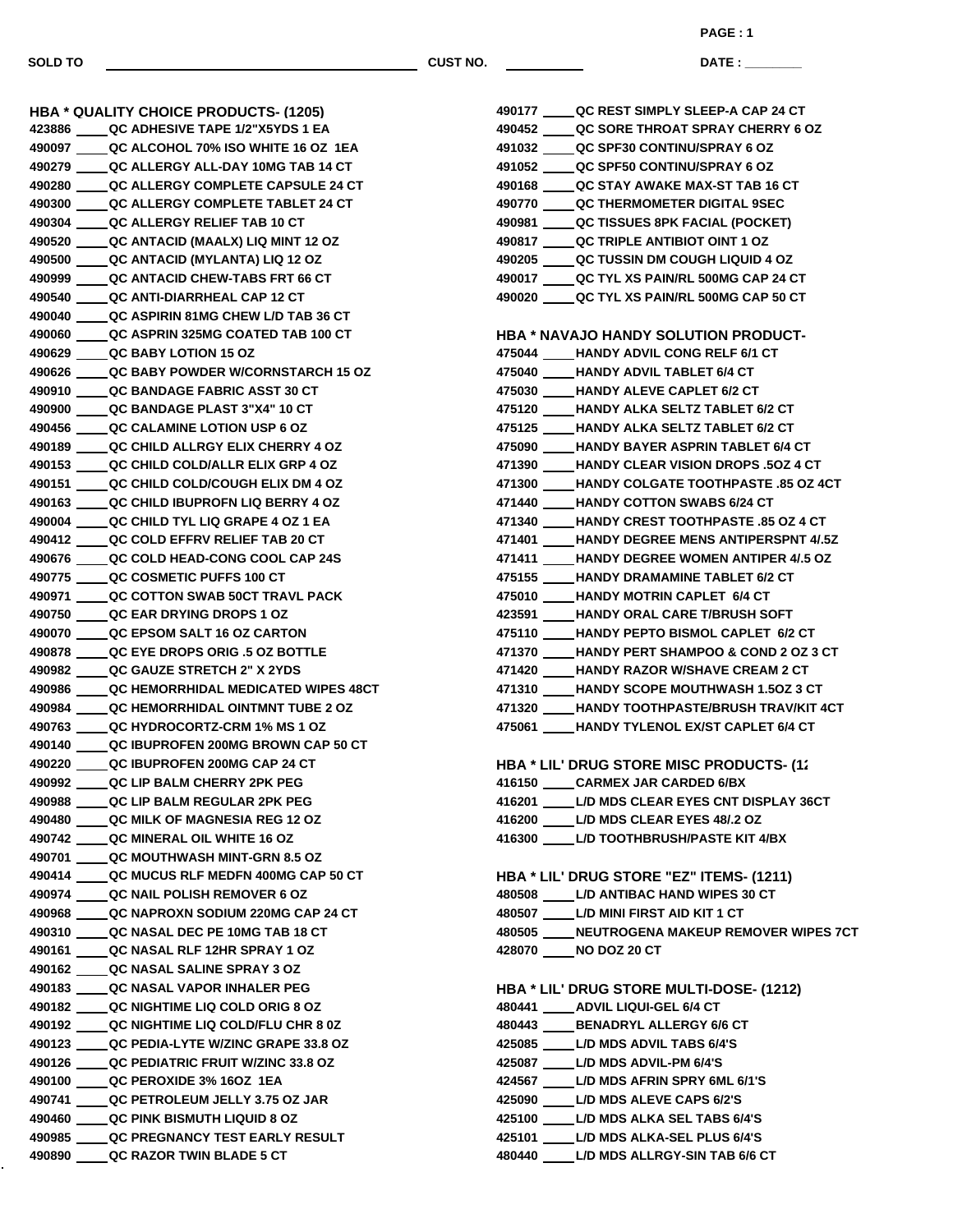**SOLD TO** *CUST NO.* 

**DATE : \_\_ PAGE : 2**

| <b>HBA * LIL' DRUG STORE MULTI-DOSE- (1212)</b>    | 757125 TWEAKER ENR SHOT W/MELON 2Z 12PP.99                                   |
|----------------------------------------------------|------------------------------------------------------------------------------|
| 480501 L/D MDS ANTI-DIARRL 6/4 CT                  | 757136 ___ TWEAKER ENR XST MANGO 2Z 12/PP\$1.49                              |
| 330424 L/D MDS DAYQUIL SEV 6/4CT                   | 757140 TWEAKER ENR XST SR.APPLE 12/PP\$1.49                                  |
| 480436 L/D MDS EXCEDRIN CAPS 6/6'S                 | 757142 TWEAKER ENR XST STRAW LMNADE 12/2Z                                    |
| 330414 L/D MDS MOTRIN-IB 6/6CT                     | 757143 TWEAKER ENR XST WATERMELON 12/2 OZ                                    |
| 330426 L/D MDS NYQUIL 4CT 6/BX                     | 759112 ____ ULTRA GOLD CAPSULES 12/10 CT                                     |
| 425117 L/D MDS TYL X/STR CAP 6/6'S                 | 759110 ULTRA GOLD RELAXATION SHOT 12/2 OZ                                    |
| 480520 L/D PEPCID COMPLETE 6/2 CT                  |                                                                              |
| 424520 L/D VIAL IBUPROFEN 12S (ADVL) DZ            | <b>HBA * MISCELLANEOUS NOTIONS- (1216)</b>                                   |
| 428072 L/D VIAL NO DOZ 10 CT                       | 330110 ADVIL DISPENSER BOX 50/2 CT                                           |
| 424525 L/D VIAL PAIN RELF 12S (ALEV) DZ            | 330213 ALEVE DISPENSER BOX 50CT #1832                                        |
| 424510 L/D VIAL PAIN RLF 10S (TYL-X) DZ            | 330160 ____ ALKA SELTZER DISP BOX 50/2 CT                                    |
| 480450 NO DOZ 6/6 CT                               | 330170 ____ ALKA SELTZER PLUS DISP BOX 30/2'S                                |
| 480513 PEPTO BISMOL 6/6 CT                         | 330131 BAYER DISPENSER BOX 50/2'S                                            |
| 480435 TYLENOL COLD/FLU SEVERE 6/6CT               | 330239 BENADRYL DISPENSER BOX 60/2'S                                         |
| 480454 TYLENOL PM 6/6 CT                           | 330230 ____ MIDOL DISPENSER BOX 30/2'S #1841                                 |
| 480451 TYLENOL SINUS SEVERE 6/6 CT                 | 330115 ____ MOTRIN DISPENSER BOX 50/2 CT                                     |
|                                                    | 330150 TYLENOL EXTRA CAPLET BOX 50/2 CT                                      |
| HBA * LIL' DRUG STORE SNGL-DOSE- (1213)            | 425924 ZEE DILOTAB-II TABLETS 125/2 PK                                       |
| 425142 L/D SDS ALLEGRA 6/BX                        | 425922 ZEE DILOTAB-II TABLETS 50 BOX 2 PK                                    |
| 330390 L/D SDS BAYER EX/S 6/BX                     | 425912 ______ ZEE PAIN AID TABLETS 50/2 PK                                   |
| 425140 L/D SDS CLARITIN TAB 6/BX                   |                                                                              |
| 480447 L/D SDS MUSINEX-DM 6/BX                     | HBA * ANALGESICS- (1220)                                                     |
|                                                    | 420006 ADVIL CAPLETS PM 20 CT                                                |
| <b>HBA * ENERGY &amp; RELAXATION SHOTS- (1214)</b> | 420004 ____ ADVIL CAPLETS 24 CT                                              |
| 757090 5-HR ENR DRINK BERRY 12/BX                  | 420013 ____ ADVIL LIQUI-GELS 20 CT                                           |
| 757096 ______ 5-HR ENR GRAPE 12/BX                 | 420010 ____ ADVIL TABLETS 24 CT                                              |
| 757099 _______ 5-HR ENR ORANGE 12/BX               | 420022 ____ ALEVE CAPLETS 24CT 3-PACK                                        |
| 757093 ______ 5-HR ENR POMEGNT 12/BX               | 420028 _____ ALKA SELTZER FOIL 12 CT                                         |
| 757098 __ 5-HR ENR XST B/RASP 12CT                 | 423333 B.C. ARTHRITIS-STR PWDR 12/6 CT                                       |
| 757097 5-HR ENR XST BERRY 12/BX                    | 423329 B.C. POWDER 36/2 CT                                                   |
| 757087 __ 5-HR ENR XST CAMO-S.APL 12/BX            | 423334 B.C.REGULAR POWDER 24/6'S                                             |
| 757091 5-HR ENR XST GRAPE 12/BX                    | 423307 BAYER ASPRIN 24 CT                                                    |
| 757106 5-HR ENR XST ORANGE 12/BX                   | 424098 EXCEDRIN MIGRAINE CAPLETS 24 CT                                       |
| 757108 5-HR ENR XST PEACH/MNG 12/BX                | 424095 EXCEDRIN X/S CAPLETS 12/24 CT                                         |
| 757109 _____ 5-HR ENR XST STRAW/BANANA 12/BX       | 424717 ____ MIDOL M/S CAPLET 16 CT                                           |
| 757104 _______ 5-HR ENR XST STRW/WTM 12/BX         | 424912 ____ SUDAFED PE PRESSR/PAIN CAP 6/24 CT                               |
| 757101 _______ 5-HR ENR XST TROPICAL BURST 12/BX   | 330153 TYLENOL COLD/FLU SEVERE CAPLET 24CT                                   |
| 757113 _______ 5-HR ENR XST WATERMELON 12/BX       | 425562 TYLENOL EXTRA STRENGTH CAPLETS 24CT                                   |
| 757112 5-HR WIRE RACK 9 BOX 1/EA N/C               | 330155 _____ TYLENOL PM EX ST CAPLETS 24 CT                                  |
| 757179 ALOE VERA FRESH MANGO 20/16.9 OZ            | 330157 _____ TYLENOL RAPID REL EX ST CAP 24 CT                               |
| 757181 ALOE VERA FRESH ORIG 20/16.9 OZ             | 330151 TYLENOL SINUS SEVERE CAPLETS 24 CT                                    |
| 757183 _____ ALOE VERA FRESH W/MELON 20/16.9 OZ    |                                                                              |
| 797042 ENERGY NOW GINSENG 24/3'S                   |                                                                              |
| 797040 ENERGY NOW ULTRA 24/3'S                     | HBA * SINUS/ALLERGY/COLD- (1223)<br>423330 BENADRYL ALLERGY LIQUIGEL 6/24 CT |
| 759107 _____ SLEEPWALKER SHOTS 12/2 OZ             | 423335 BENADRYL ULTRA TABLET 24 CT                                           |
| 759105 SLEEPWALKER 12/2CT CARD                     | 425608 VICKS DAYQUIL LIQUICAPS 12/16 CT                                      |
|                                                    |                                                                              |
| 796080 STACKER-2 FAT BURNER 24/4'S                 | 425612 VICKS NYQUIL LIQUICAPS 12/16 CT                                       |
| 797030 STACKER-2 SWARM EX-ENERGY 24/2'S            | 425624 ZYRTEC ALLERGY TABS 6/3CT                                             |
| 796082 _____ STACKER-2 XPLC FAT BURNER 24/4'S      |                                                                              |
| 796090 STACKER-3 FAT BURNER 24/4'S                 | <b>HBA * CHILDRENS COLD RELIEF- (1226)</b>                                   |
| 796092 _____ STACKER-3 XPLC FAT BURNER 24/4'S      | 420036 AIRBORNE TABLET ZESTY ORANGE 1 CT                                     |
| 757177 TWEAKER ENR DRINK 24/12 OZ PP.99            | 421011 ____ MOTRIN CHILD SUSPN LIQ BERRY 6/4 OZ                              |
| 757121 TWEAKER ENR SHOT BERRY 2Z 12/PP.99          | 425622 TYLENOL CHILD SUSPENSN LIQ CHRY 4Z                                    |
| 757129 TWEAKER ENR SHOT GRAPE 2Z 12/PP.99          |                                                                              |
| 757133 TWEAKER ENR SHOT POMGRNT 2Z 12/PP99         | <b>HBA * LIQUID COLD MEDICINE- (1229)</b>                                    |
| 757127 _____ TWEAKER ENR SHOT STRW/LEM 12/PP.99    | 425798 VICKS DAYQUIL LIQ PSE FREE 12/8 OZ                                    |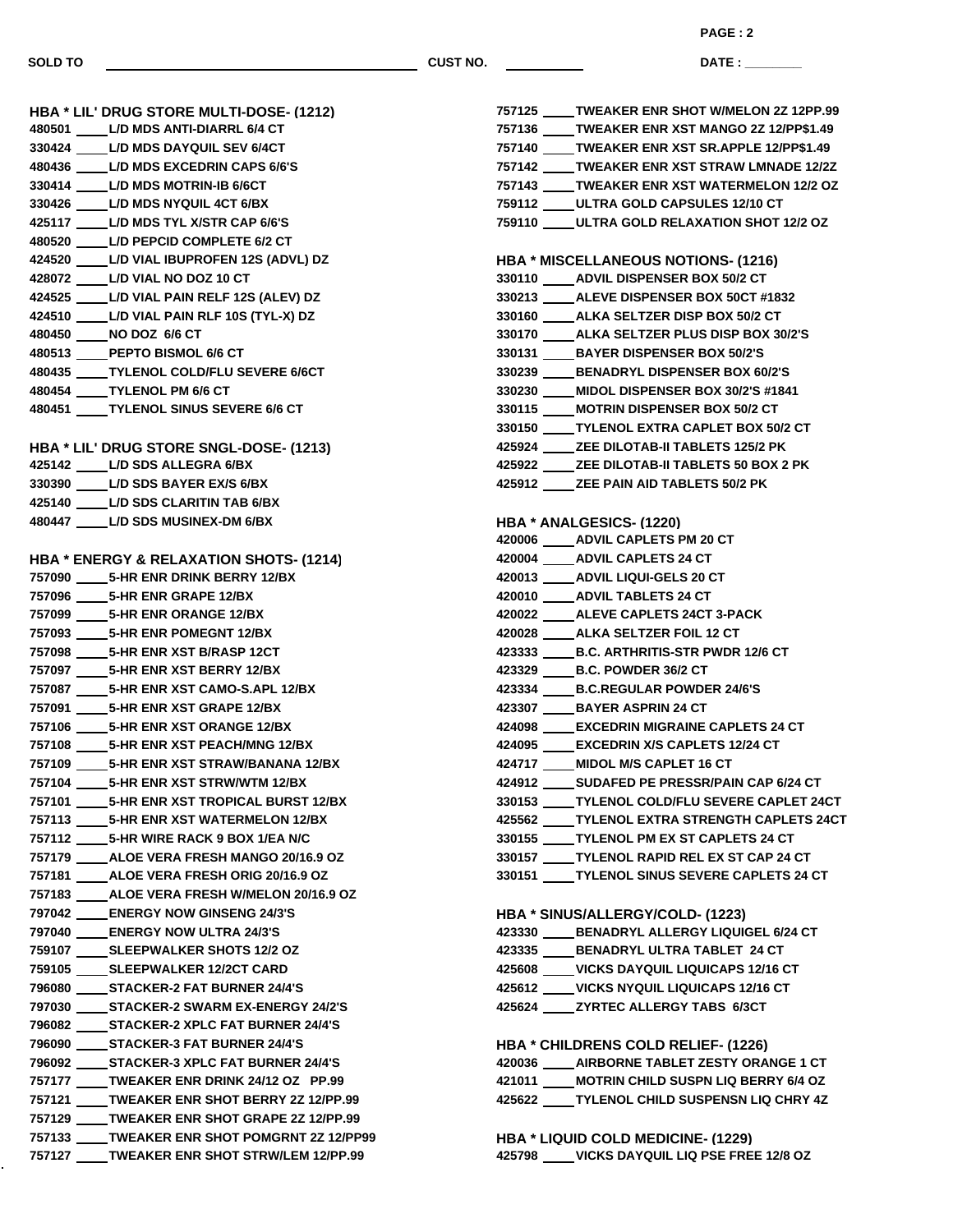**SOLD TO CUST NO.**

**DATE : \_\_\_\_\_\_\_\_\_\_\_\_\_\_\_ PAGE : 3**

**HBA \* LIQUID COLD MEDICINE- (1229) VICKS NYQUIL CHERRY LIQUID 12/8 OZ VICKS NYQUIL LIQUID 12/8 OZ HBA \* NASAL SPRAYS- (1231) AFRIN NASAL SPRAY 6/6.5 OZ HBA \* ARTHRITIS/COLD RUBS- (1234) VICKS VAPORUB 1.76 OZ JAR HBA \* THROAT PRODUCTS/LOZENGES- (1237) CHLORASEPTIC LOZ CHERRY 18 CT HBA \* ANTACIDS/LIQUIDS/BOTTLES- (1243) PEPTO BISMOL CHEWABLE TAB 6/30 CT PEPTO BISMOL LIQUID 12/4 OZ PEPTO BISMOL LIQUID 8 OZ PEPTO BISMOL MAX STR LIQUID 4 OZ PEPTO TO-GO CHERRY CHEW 12TAB 6/BX PRILOSEC OTC TAB 1/14CT #35905 TAGAMET HB TABLETS 6 CT HBA \* LAXATIVES/ETC- (1246) EX-LAX PILLS 8 CT HBA \* FIRST AID PRODUCTS- (1249) BAND-AID FAMILY PACK 12/60 CT BAND-AID SHEER 40 CT BAND-AID TRAVEL PACK 12/8 CT NEOSPORIN ORIGINAL OINTMENT .5 OZ HBA \* LIP BALM/ORAL PRODUCTS- (1252) BLISTEX LIP BALM .15 OZ. BLISTEX OINTMENT .21 OZ. CARMEX CLICK-STICK LIP BALM 6/BOX CARMEX LIP BALM JAR 12/CTN CARMEX LIP BALM TUBE 6/BOX CARMEX STICK CHERRY LIP 6/2 CT CHAPSTICK LIP BALM CHERRY BX/12 CHAPSTICK LIP BALM REGULAR 12/BOX ORA-JEL ADULT .25 OZ QC ASST LIP BALM FSHBWL 60 CT RED CROSS TOOTHACHE KIT HBA \* TOOTHPASTE/ORAL HYGIENE- (1255) COLGATE EX CLEAN TOOTHBRUSH-MED COLGATE EX-CLEAN TOOTHBRUSH-SOFT COLGATE TOOTHPASTE 6/2.5 OZ CREST PLUS SCOPE TOOTHPASTE 2.7 OZ FIXODENT ADHESIVE CREME 1.4 OZ J & J REACH FLOSS WAXED 55 YD LISTERINE MOUTHWASH COOL-MNT 6/8.5Z LISTERINE READY TAB CLN-MNT 6/8 CT ORAL-B MANUAL PICKS MINT 6/30CT HBA \* DEODORANT/COLOGNE/AFTERSHAVE- LADY SPEED STICK PWDR FRESH 1.4OZ MENNEN SPEED STICK 1.8Z DOZ RIGHT GUARD SPORT STICK FRESH 1.8OZ SECRET SOLID PWD/FRESH 1.7 OZ HBA \* EYE PRODUCTS- (1261) BAUSCH & LOMB RENU ADV FORMULA 4OZ CLEAR EYES POCKET PAL .02OZ CARD CLEAR EYES RED RLF PLASTIC 6/.5 OZ L/D OPTI FREE M/PURPOSE SOLUTION 2Z VISINE DRY EYE RELIEF.5 OZ 12 CT VISINE REDEYE HYD .28Z PEG 6/BOX HBA \* MANICURE PRODUCTS- (1264) SCUNCI EMERY BOARDS 10 CT SCUNCI NAIL CLIPPERS CARDED DOZ SCUNCI TOE NAIL CLIPPER W/FILE PEG SCUNCI TWEEZER SLANT TIP CARDED DOZ HBA \* BABY PRODUCTS- (1267) GERBER NURSER CLEAR 12/9 OZ. J & J BABY OIL 8/3 OZ J & J BABY PWDR W/CORNSTARCH 3/1.5Z Q-TIP CTNSWAB PLAST/PURSEPK 36/30CT VASELINE JELLY 12/1.75 OZ JAR HBA \* HAIR CARE PRODUCTS- (1273) COMB LG EACH SCUNCI ELASTIC PNYTAIL BLK 4CARD/BG SCUNCI POCKET COMB PEG 48CT SUNCI VELVET SM VENT BRUSH 4/CT TRESEMME CONDITIONER 3 OZ TRESEMME PUMP H/SPRAY EX/HOLD 2 OZ TRESEMME SHAMPOO MOISTURE RICH 3 OZ VENT BRUSH LG EACH WHITE RAIN CONDITNR O/MIST 6/18OZ WHITE RAIN SHAMPOO OCEAN MST 6/18OZ WHITE RN HR-SPRAY X-HOLD 12/7Z PUMP HBA \* SHAVING PRODUCTS- (1276) BARBASOL SHAVE CREME ORIG 7 OZ BIC SHAVER MENS SENSITIVE 36/2PK BIC SHAVER SILKY TOUCH 36/2 PK EDGE ADV SHAVE GEL SENSITIVE 6/7 OZ EDGE SHAVE GEL 2.75 OZ GILLETE FOAMY REGULAR 12/11 OZ. GILLETTE FOAMY REGULAR 12/2 OZ GILLETTE GOODNEWS RAZOR 6/2CT HBA \* HAND LOTION/COSMETICS PRODUCT- (1279) JERGENS HAND LOTION ORIGINAL 3 OZ. HBA \* PERSONAL SANITIZING PRODUCTS- (1) HAND SANITIZER 12/16.9OZ HANDY HAND SANITIZER 4/2 OZ VALM HAND SANITIZER 12/8 OZ 70% L/D HAND SANITIZER PEG 6/1 OZ L/D HAND SANITIZER 1.5 OZ 12 CT**